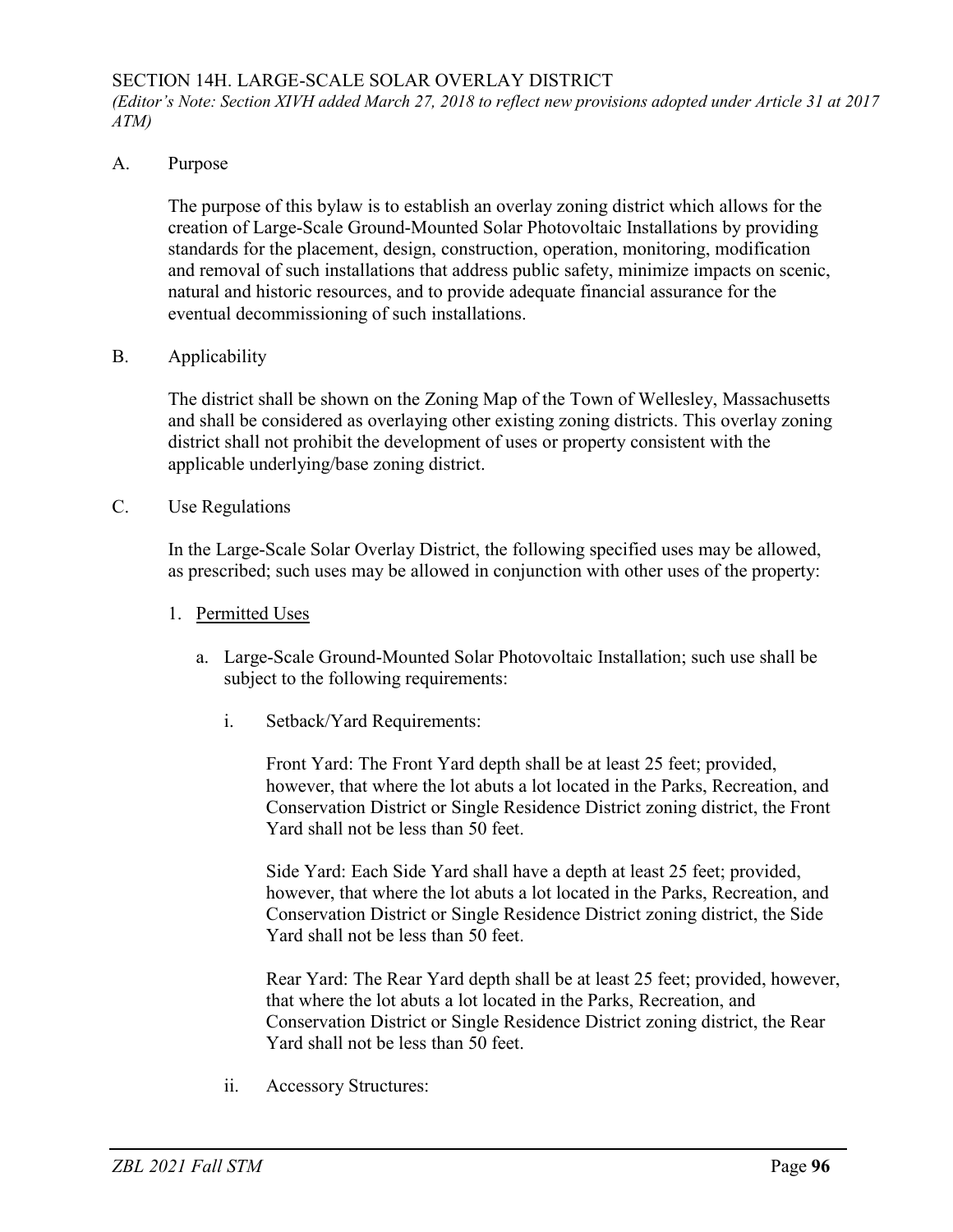All appurtenant structures to large- scale ground-mounted solar photovoltaic installations shall be subject to reasonable regulations concerning the bulk and height of structures, lot area, setbacks, open space, parking and building coverage requirements. All such appurtenant structures, including but not limited to, equipment shelters, storage facilities, transformers, and substations, shall be architecturally compatible with each other. Whenever reasonable, structures should be shaded from view by vegetation and/or joined or clustered to avoid adverse visual impacts.

iii. Lighting:

Lighting of solar photovoltaic installations shall be consistent with local, state and federal law. Lighting of other parts of the installation, such as appurtenant structures, shall be limited to that required for safety and operational purposes, and shall be reasonably shielded from abutting properties. Where feasible, lighting of the solar photovoltaic installation shall be directed downward and shall incorporate full cut-off fixtures to reduce light pollution.

iv. Signage:

Signs on large-scale ground-mounted solar photovoltaic installations shall comply with Section 22A, as required. At a minimum, signage shall be required identifying the owner of the facility and providing a 24-hour emergency contact phone number.

v. Utility Connections:

All utility connections from the solar photovoltaic installation must be placed underground. Electrical transformers for utility interconnections may be above ground if required by the utility provider.

vi. Emergency Services:

The large scale solar photovoltaic installation owner or operator shall provide a copy of the project summary, electrical schematic, and site plan to the local fire chief. Upon request the owner or operator shall cooperate with local emergency services in developing an emergency response plan. All means of shutting down the solar photovoltaic installation shall be clearly marked. The owner or operator shall identify a responsible person for public inquiries throughout the life of the installation.

vii. Land Clearing, Soil Erosion and Habitat Impacts:

Clearing of natural vegetation shall be limited to what is necessary for the construction, operation and maintenance of the large-scale ground-mounted solar photovoltaic installation or otherwise prescribed by applicable laws, regulations, and bylaws.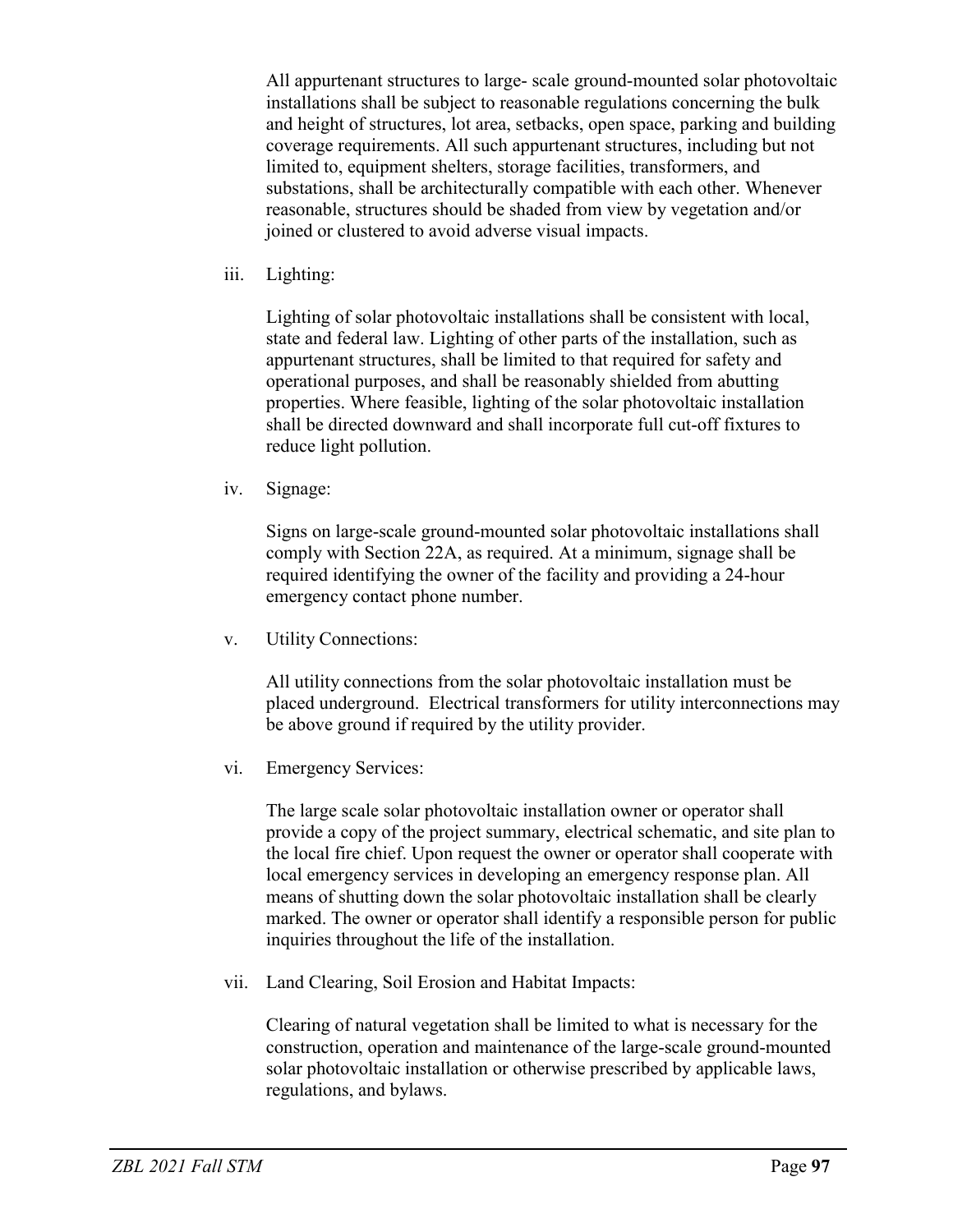viii. Monitoring and Maintenance:

The large-scale ground-mounted solar photovoltaic installation owner or operator shall maintain the facility in good condition. Maintenance shall include, but not be limited to, painting, structural repairs, and integrity of security measures. Site access shall be maintained to a level acceptable to the local Fire Chief and Emergency Medical Services. The owner or operator shall be responsible for the cost of maintaining the solar photovoltaic installation and any access road(s), unless accepted as a public way.

ix. Abandonment or Decommissioning

Any large-scale ground-mounted solar photovoltaic installation which has reached the end of its useful life or has been abandoned shall be removed. The owner or operator shall physically remove the installation no more than 150 days after the date of discontinued operations. The owner or operator shall notify the Zoning Board of Appeals by certified mail of the proposed date of discontinued operations and plans for removal. Decommissioning shall consist of:

- 1. Physical removal of all large-scale ground-mounted solar photovoltaic installations, structures, equipment, security barriers and transmission lines from the site.
- 2. Disposal of all solid and Hazardous Waste in accordance with local, state, and federal waste disposal regulations.
- 3. Stabilization or re-vegetation of the site as necessary to minimize erosion. The Site Plan Review Authority may allow the owner or operator to leave landscaping or designated below-grade foundations in order to minimize erosion and disruption to vegetation.
- D. Project Approval

For the purposes of Section 16A, Project Approval, the construction of a Large-Scale Ground-Mounted Solar Photovoltaic Installation shall be considered to be a Major Construction Project, and therefore subject to Site Plan Review as specified in Section 16A. Further, all material modifications to a Large-Scale Ground-Mounted Solar Photovoltaic Installation shall require approval by the Zoning Board of Appeals.

In addition to other requirements, applications for Site Plan Review for a Large-Scale Ground-Mounted Solar Photovoltaic Installation shall meet the following requirements; the Zoning Board of Appeals may waive any of these requirements as it deems appropriate:

1. General: All plans and maps shall be prepared, stamped and signed by a Professional Engineer licensed to practice in Massachusetts.